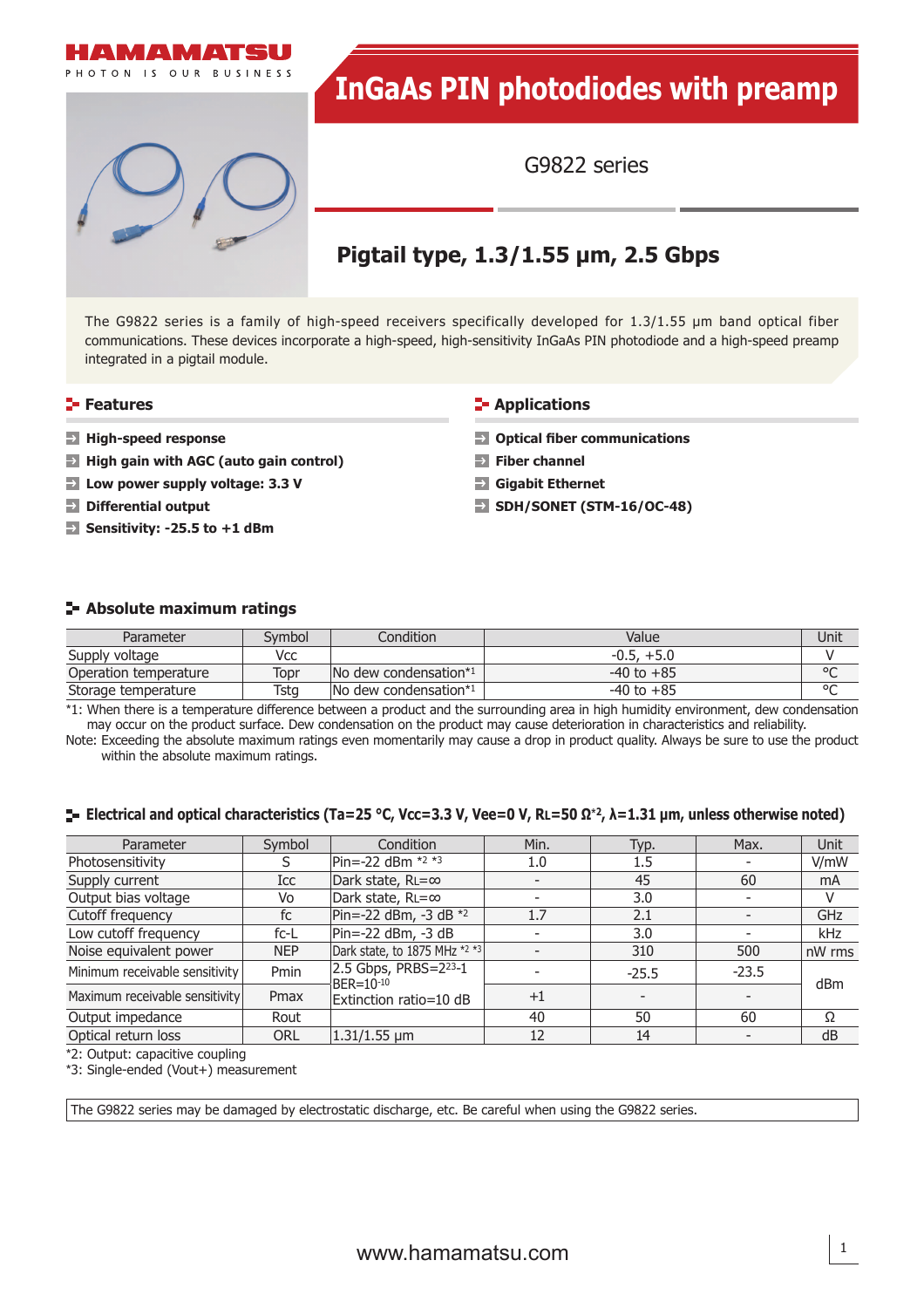#### **Package lineup**

| <b>Structure</b> | G9822-11                                     | $G9822 - 12$ |  |  |
|------------------|----------------------------------------------|--------------|--|--|
| Mount type       | Coaxial                                      |              |  |  |
| Fiber            | SM (9.5/125) $\phi$ 0.9 mm, 1 m +20 cm/-0 cm |              |  |  |
| Connector        |                                              |              |  |  |

#### **<sup>1</sup>** Dimensional outlines (unit: mm)







### **F** Related information

[www.hamamatsu.com/sp/ssd/doc\\_en.html](http://www.hamamatsu.com/sp/ssd/doc_en.html)

#### Precautions

- ∙ Disclaimer
- ∙ Metal, ceramic, plastic products
- Technical information
	- ∙ Infrared detectors